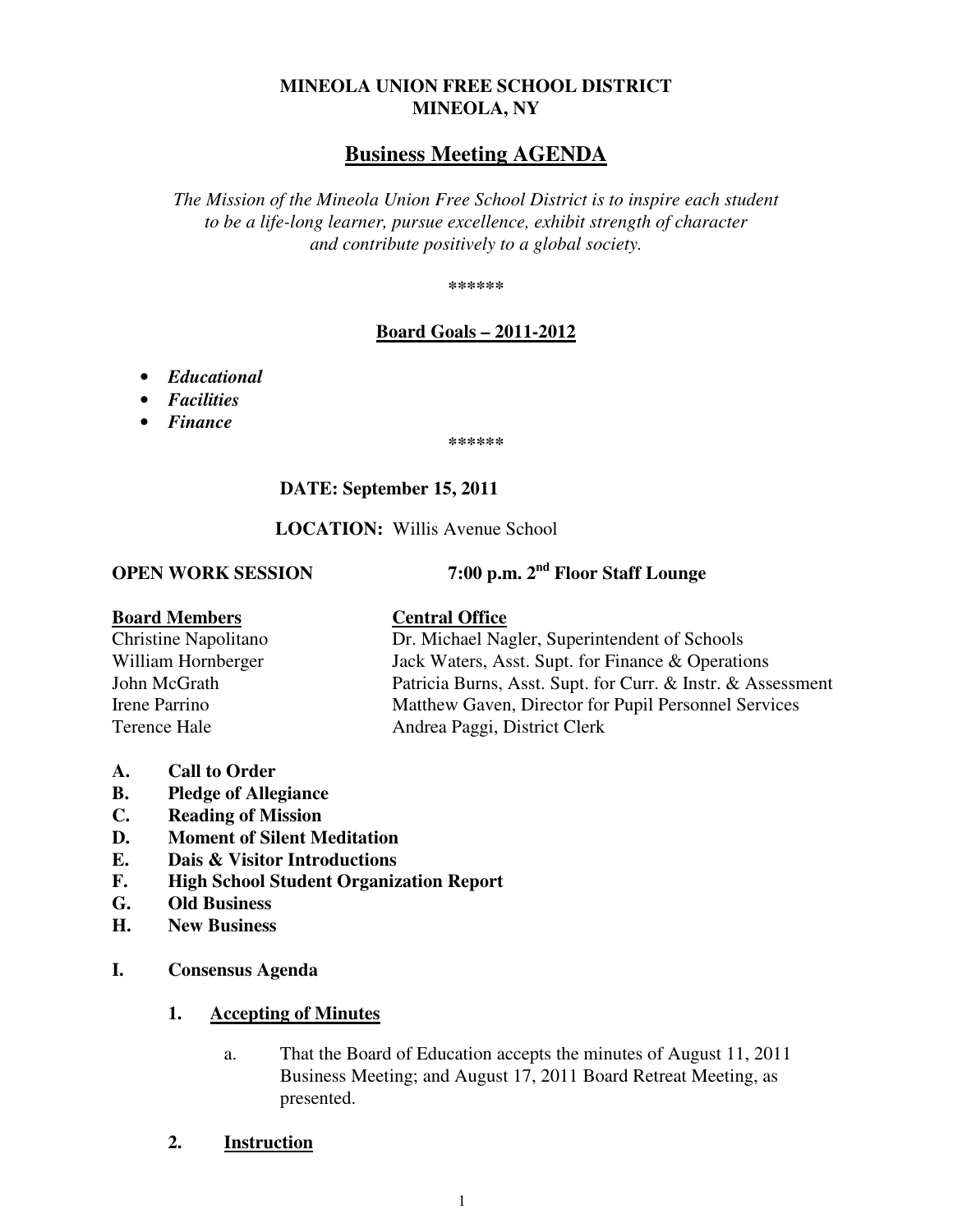## a. Resignations

 1. That the Board of Education accepts the resignation of John DiGregorio, Athletic Trainer, effective September 2, 2011.

## b. Appointments

- 1. That the Board of Education appoints Kevin LaPlatney, to the position of Athletic Trainer, filling the vacancy left by the resignation of John DiGregorio, effective September 1, 2011. Salary: \$38.05 per hour.
- 2. That the Board of Education appoint the following teacher, to the position of Permanent Substitute Teacher, effective September 6, 2011 to May 31, 2012. Salary: \$100 per day.
	- Jaime Becker, Meadow Drive
- 3. That the Board of Education accepts the following addition(s) to the Per Diem Substitute Teacher List: Salary: \$90 per day.

 Ashly Barros Childhood Education (Grades 1-6), Early Childhood Ed. (birth-2) Jill Simons-Cole Art Catherine Clancy Literacy (Birth-12), S.S. 7- 12 Laura Doherty Art Lisa Sang Childhood Education (Grades 1-6) Katherine Klock Physical Education, Health Kimberly Lovisi Childhood Education (Grades 1 -6)

#### c. Leave of Absence

1. That the Board of Education grants a request to Megan Messina, for a leave of absence, using accumulated sick days, for childrearing purposes, starting approximately December 25, 2011.

#### **2.1. Instruction: Committee on Special Education Actions**

That the Board of Education approve CSE/CPSE/SCSE recommended programs and services for students with IEP's for the time period June 1, 2011to July 31, 2011.

#### **2.2. Instruction: Contracted Instructional Services**

That the Board of Education approves an agreement between Mineola Union Free School District and CORE BTS, Inc., to provide Staff Augmentation Services from July 1, 2011- June 30, 2012.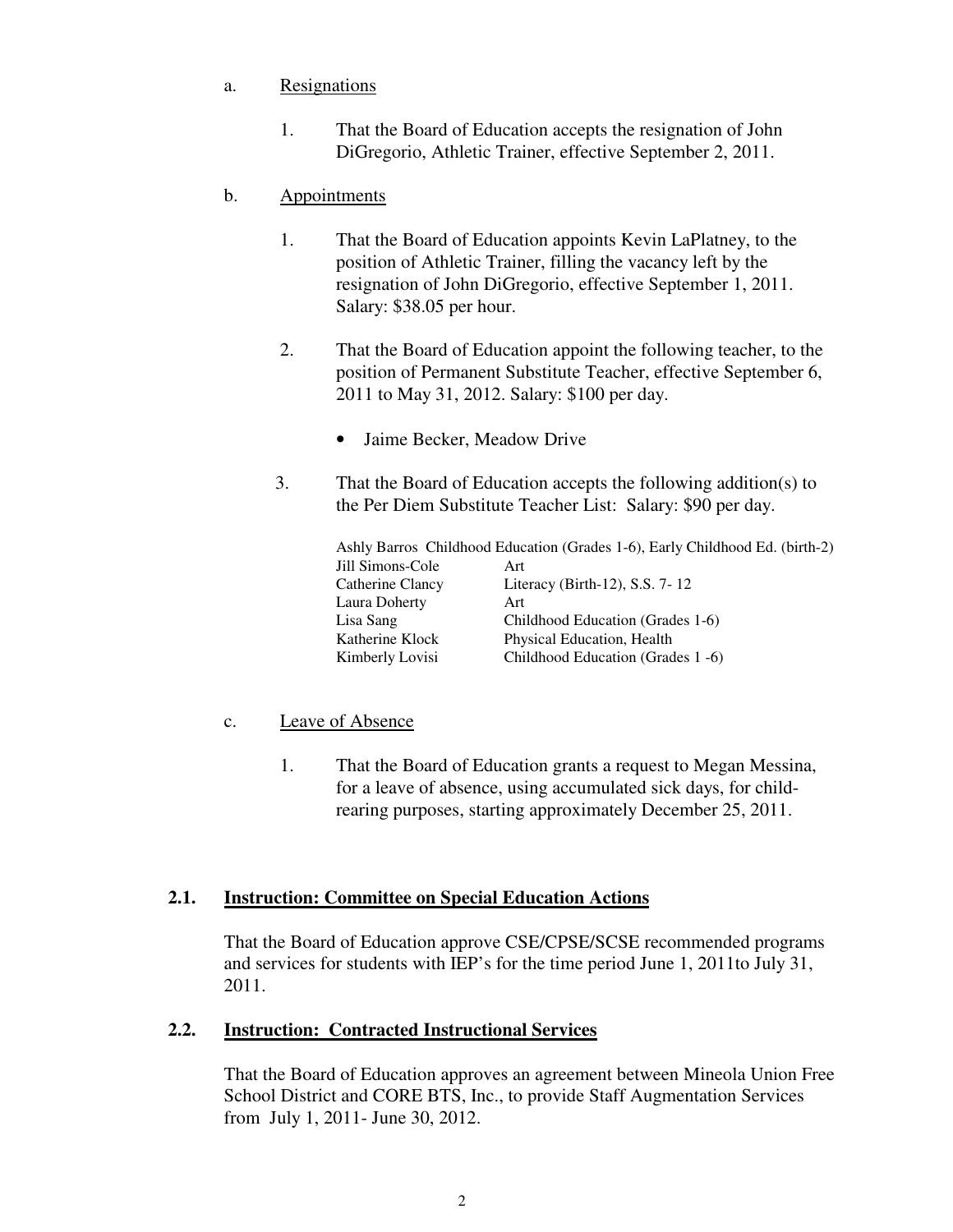BE IT RESOLVED, that proposal of Rogers and Taylor dated September 8,2011, to conduct rental appraisal study of the Willis Avenue Elementary School for a sum not to exceed \$2,500.00 be and hereby is approved and be it further

RESOLVED, that the President of the Board of Education be and hereby is authorized and directed to execute the said proposal thereby acknowledging said approval.

## **2.3. Instruction: Student Actions**

None

## **2.4. Instruction: Other**

None

## **3. Civil Service**

- a. Resignations
	- 1. That the Board of Education accepts the resignation of Dolores Levy, full time Teacher Aide, effective August 25, 2011.
- b. Appointments
	- 1. That the Board of Education approves the re-appointment of Mary McGuinness to the position of .5 Permanent Substitute Nurse for the 2011/2012 school year. Salary will be \$22,539.
	- 2. That the Board of Education approve the appointment of Diane Kubat to part time Teacher Aide from part time Greeter/Monitor, at the Middle School, effective September 1, 2011. Salary will be \$15.38 on Step 4. Probation is waived.
- c. Medical Leave of Absence
	- 1. That the Board of Education approve the Paid Medical Leave of Absence for James Carlson, 12 month Bus Driver, effective August 17, 2011. Return date is approximately six weeks and at the doctor's discretion.
- d. Excessing of Cleaner Position
	- a. That the Board of Education approves excessing of one Cleaner position due to closure of the Cross Street School, effective June 30, 2011.
- e. Withdrawal of "Confidential" Designation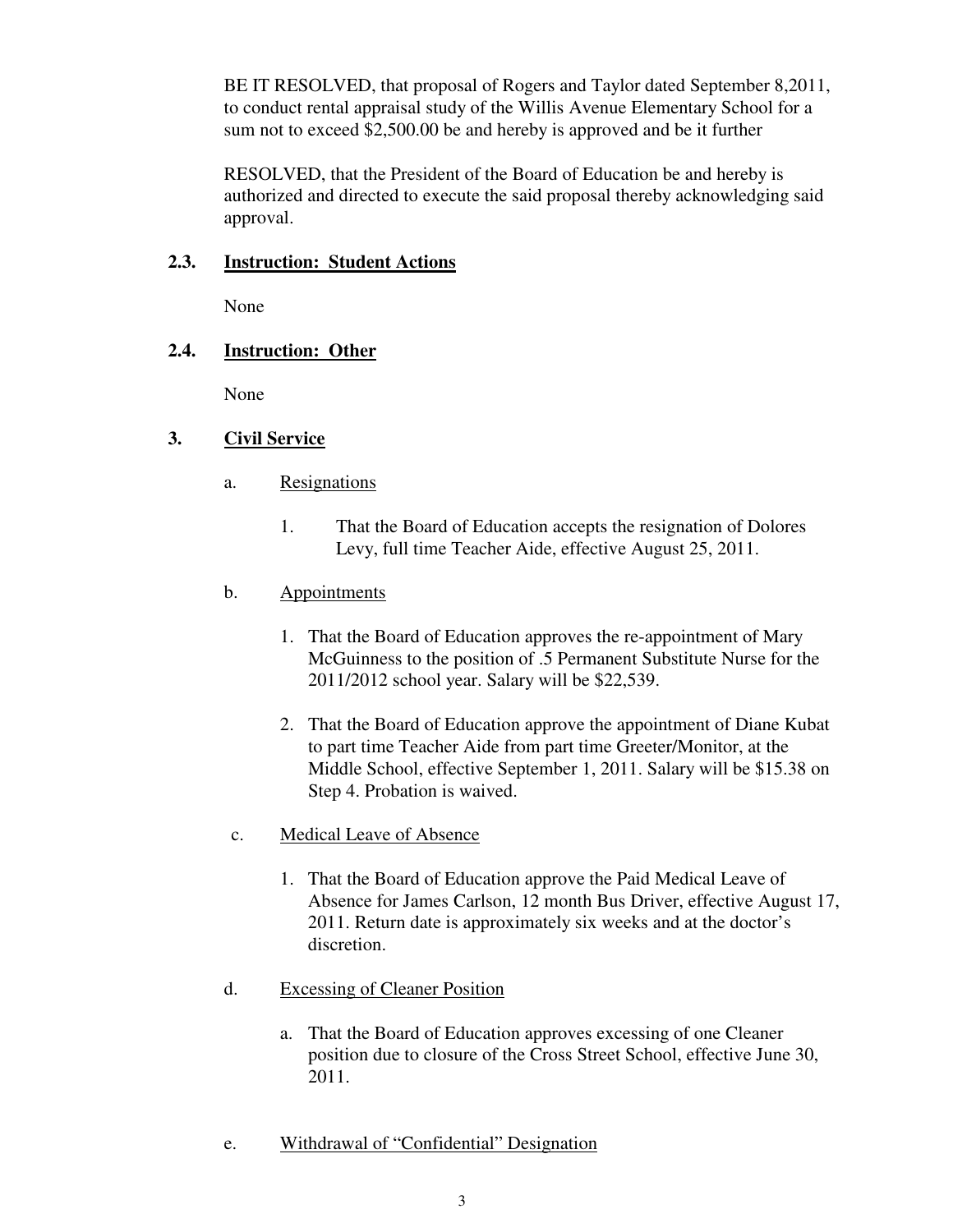BE IT RESOLVED that the Board of Education hereby withdraws the "confidential" designation for the following employees clerical position effective July 1, 2011 based upon the diminution of confidential duties which warrant this designation:

Donna Martillo

BE IT FURTHER RESOLVED that said position shall be included within the Clerical Employee's Bargaining Unit.

## **4. Business/Finance**

- a. Treasurer's Report
	- 1. That the Board of Education accepts the Treasurer's Report for the period ending July 31, 2011 and directed that it be placed on file.
- b. Approval of Invoices and Payroll
	- 1. That the Board of Education approves the Invoices and Payroll for the period ending August 31, 2011 .

| Warrant #3            | \$1,754,476.84 |
|-----------------------|----------------|
| Warrant #4            | \$346,746.73   |
| <b>TOTAL EXPENSES</b> | \$2,101,223.57 |
| PAYROLL #3 & #4       |                |
| General               | \$1,030,929.09 |
| Fund F                | 164,315.11     |
| <b>TOTAL PAYROLL</b>  | \$1,195,244.20 |

### **4.1. Business/Finance: Contract Approvals**

- **4.2. Business/Finance: Bids**
- **5. Other**

**RESOLUTION #21 – BE IT RESOLVED THAT** the Board of Education approves Consensus Agenda items I.1.a. through I. 5. as presented.

| <b>Motion:</b><br>Second: |     |  |
|---------------------------|-----|--|
| Yes:                      | No: |  |

| res: |             | No: |
|------|-------------|-----|
|      | ___________ |     |
|      | __________  |     |

 $\overline{\phantom{a}}$  , which is a set of the contract of the contract of the contract of the contract of the contract of the contract of the contract of the contract of the contract of the contract of the contract of the contract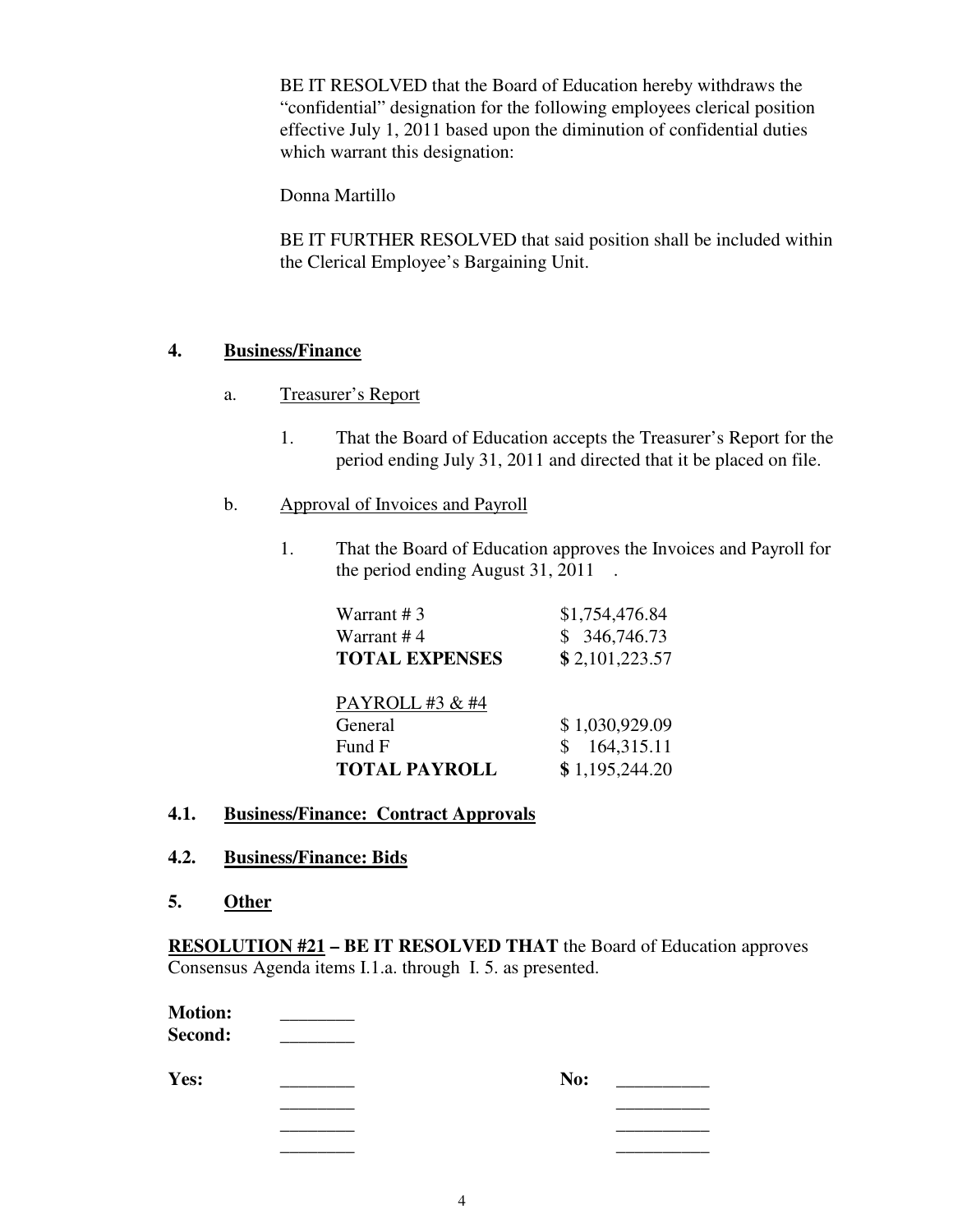Passed:

#### **J. Public Comments**

#### **K. Board of Education Reports**

- Comments from Board President
- Board Committee Report
- Superintendent of Schools' Reports & Comments

 $\overline{\phantom{a}}$  , which is a set of the contract of the contract of the contract of the contract of the contract of the contract of the contract of the contract of the contract of the contract of the contract of the contract

- o Superintendent Comments
- o Capital Updates
- Table Reports
	- o Finance and Operations Report
		- Monthly Financial Report
		- Building & Grounds Report
			- Building Usage
			- **vandalism**
			- Work order status
		- Transportation Report
- Special Reports \*Public Questions - Board Committee Reports; Student Organization Report; Superintendent's Report; Table Reports (All Finance & Operation Functions); and Special Report

#### L. Executive Session Time: \_\_\_\_\_\_ p.m.

| <b>Motion:</b><br>Second: |                                 |     |  |
|---------------------------|---------------------------------|-----|--|
| Yes:                      |                                 | No: |  |
|                           |                                 |     |  |
|                           |                                 |     |  |
|                           |                                 |     |  |
|                           |                                 |     |  |
| Passed:                   |                                 |     |  |
| <b>Adjournment</b>        | Time: $\rule{1em}{0.15mm}$ p.m. |     |  |
| <b>Motion:</b>            |                                 |     |  |
| Second:                   |                                 |     |  |
| Yes:                      |                                 | No: |  |
|                           |                                 |     |  |
|                           |                                 |     |  |
|                           |                                 |     |  |